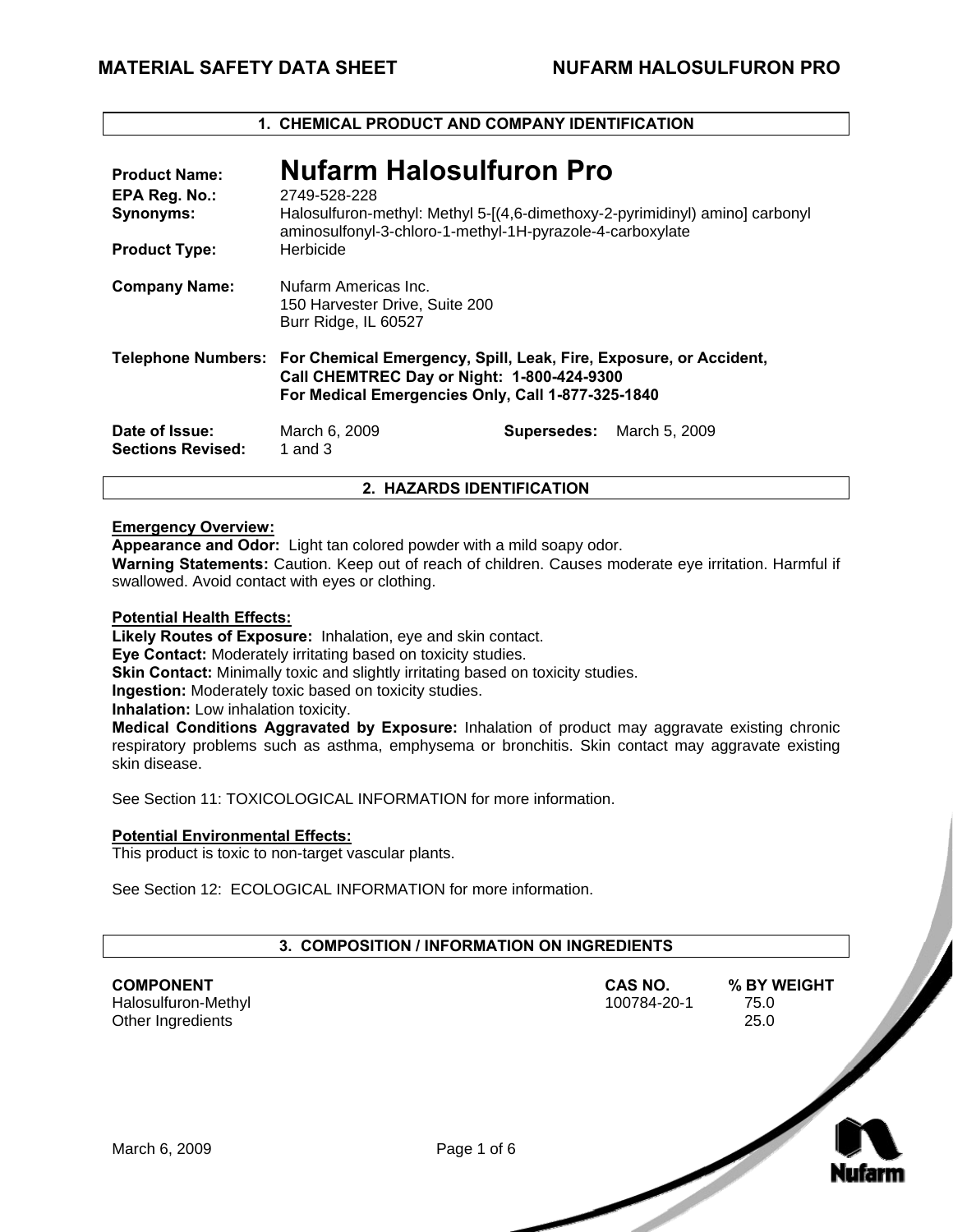# **4. FIRST AID MEASURES**

**If in Eyes:** Hold eye open and rinse slowly and gently with water for 15 to 20 minutes. Remove contact lenses, if present, after the first 5 minutes, then continue rinsing eye. Call a poison control center or doctor for treatment advice.

**If Swallowed:** Call a poison control center or doctor immediately for treatment advice. Have person sip a glass of water if able to swallow. Do not induce vomiting unless told to do so by the poison control center or doctor. Do not give anything by mouth to an unconscious person.

**If on Skin:** Take off contaminated clothing. Rinse skin immediately with plenty of water for 15 to 20 minutes. Call a poison control center or doctor for treatment advice.

**If Inhaled:** Move person to fresh air. If person is not breathing, call 911 or an ambulance, then give artificial respiration, preferably by mouth-to-mouth, if possible. Call a poison control center or doctor for further treatment advice.

#### **5. FIRE FIGHTING MEASURES**

**Flash Point:** Not applicable

**Autoignition Temperature:** Not applicable **Flammability Limits:** Not applicable

**Extinguishing Media:** Use extinguishing media suitable for surrounding materials. Dry chemical, carbon dioxide, foam, water spray or fog.

**Special Fire Fighting Procedures:** Firefighters should wear NIOSH/MSHA approved self-contained breathing apparatus and full fire-fighting turn out gear. Dike area to prevent runoff and contamination of water sources. Dispose of fire control water later.

**Unusual Fire and Explosion Hazards:** If water is used to fight fire, contain runoff, using dikes to prevent contamination of water supplies. Dispose of fire control water later.

**Hazardous Decomposition Materials (Under Fire Conditions):** May produce gases such as oxides of carbon, nitrogen and sulfur.

#### **National Fire Protection Association (NFPA) Hazard Rating:**

**Rating for this product: Health:** 1 **Flammability:** 0 **Reactivity:** 0  $1 =$  Slight 2 = Moderate 3 = Serious 4 = Severe

#### **6. ACCIDENTAL RELEASE MEASURES**

**Personal Precautions:** Wear appropriate protective gear for the situation. See Personal Protection information in Section 8.

**Environmental Precautions:** Prevent material from entering public sewer systems or any waterways. Do not flush to drain. Large spills to soil or similar surfaces may necessitate removal of topsoil. The affected area should be removed and placed in an appropriate container for disposal.

**Methods for Containment:** Dike spill using absorbent or impervious materials such as earth, sand or clay. Collect and contain contaminated absorbent and dike material for disposal.

**Methods for Cleanup and Disposal:** Avoid creation of dusty conditions. If dry, sweep or scoop up material and place into container for disposal. If wet, pump any free liquid into an appropriate closed container. Decontaminate tools and equipment following cleanup. See Section 13: DISPOSAL CONSIDERATIONS for more information.

**Other Information:** Large spills may be reportable to the National Response Center (800-424-8802) and to state and/or local agencies.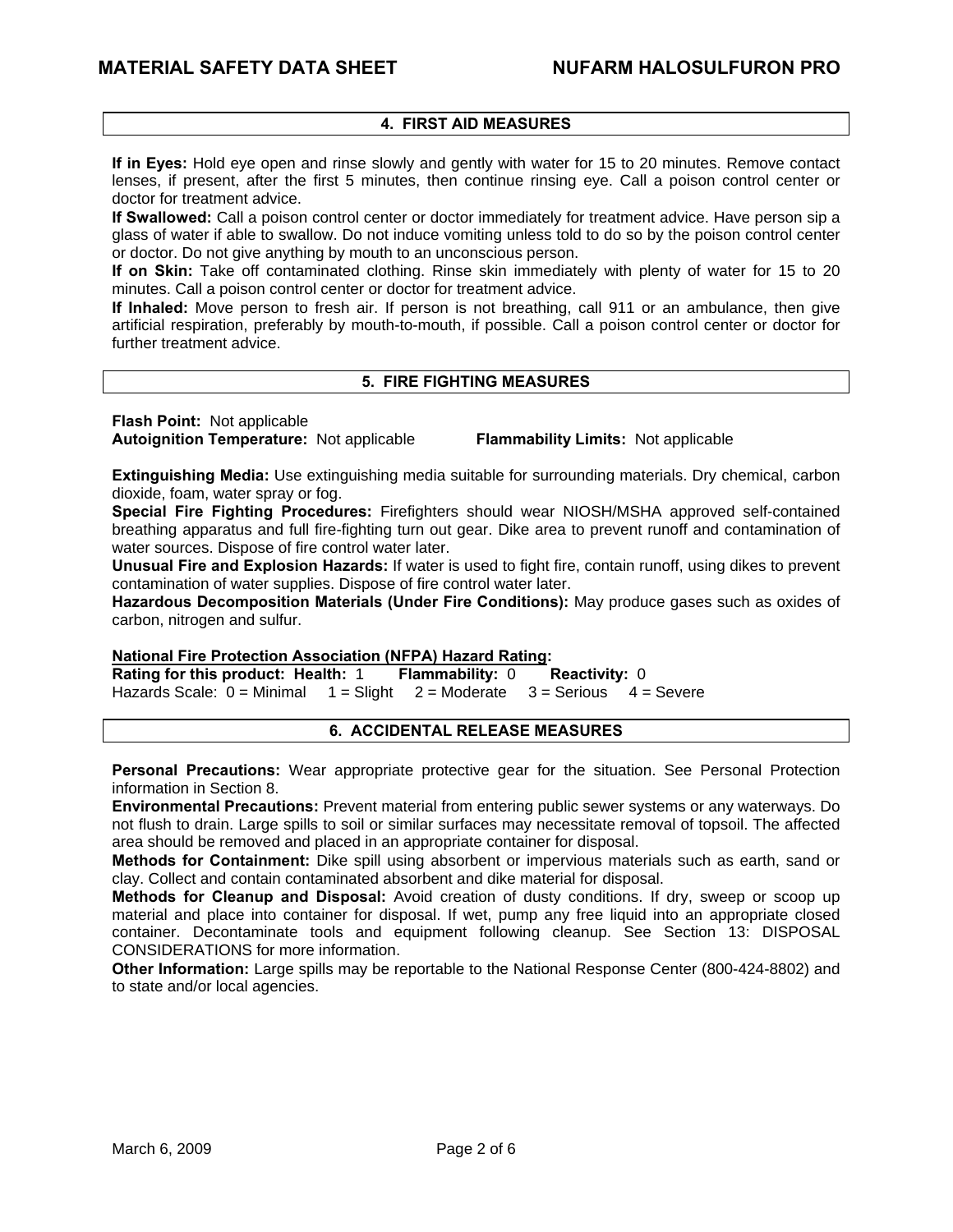# **7. HANDLING AND STORAGE**

#### **Handling:**

Avoid contact with eyes or clothing. Users should wash hands before eating, drinking, chewing gum, using tobacco or using the toilet. Remove clothing immediately if pesticide gets inside. Then wash thoroughly and put on clean clothing.

#### **Storage:**

Store in a dry and secure location. Do not contaminate water, food or feed by storage or disposal.

# **8. EXPOSURE CONTROLS / PERSONAL PROTECTION**

#### **Engineering Controls:**

Where engineering controls are indicated by specific use conditions or a potential for excessive exposure, use local exhaust ventilation at the point of generation.

#### **Personal Protective Equipment:**

**Eye/Face Protection:** Not normally required. To avoid contact with eyes, wear chemical goggles or shielded safety glasses. An emergency eyewash or water supply should be readily accessible to the work area.

**Skin Protection:** To avoid contact with skin, wear long pants, long-sleeved shirt, socks and shoes. An emergency shower or water supply should be readily accessible to the work area.

**Respiratory Protection:** Not normally required. If vapors or mists exceed acceptable levels, wear NIOSH approved air-purifying respirator with cartridges/canisters approved for use against pesticides.

**General Hygiene Considerations:** Personal hygiene is an important work practice exposure control measure and the following general measures should be taken when working with or handling this material: 1) do not store, use and/or consume foods, beverages, tobacco products, or cosmetics in areas where this material is stored; 2) wash hands and face carefully before eating, drinking, using tobacco, applying cosmetics or using the toilet.

#### **Exposure Guidelines:**

|                     | <b>OSHA</b> |           | <b>ACGIH</b> |                     |      |
|---------------------|-------------|-----------|--------------|---------------------|------|
| Component           | TWA         | STE'<br>⊢ | TWA          | STE'<br>__          | Unit |
| Halosulfuron-methyl | NΕ          | <b>NE</b> | NE           | <b>NF</b><br>$\sim$ |      |

NE = Not Established

# **9. PHYSICAL AND CHEMICAL PROPERTIES**

**Appearance and Odor:** Light tan colored powder with a mild soapy odor.

| <b>Boiling Point:</b>    | Not applicable            | <b>Solubility in Water:</b> | Insoluble      |
|--------------------------|---------------------------|-----------------------------|----------------|
| Density:                 | 36 - 38 pounds/cubic foot | <b>Specific Gravity:</b>    | Not applicable |
| <b>Evaporation Rate:</b> | Not applicable            | <b>Vapor Density:</b>       | Not applicable |
| <b>Freezing Point:</b>   | Not applicable            | <b>Vapor Pressure:</b>      | Not applicable |
| pH:                      | 4.8 (1% solution)         | Viscosity:                  | Not applicable |

**Note:** Physical data are typical values, but may vary from sample to sample. A typical value should not be construed as a guaranteed analysis or as a specification.

#### **10. STABILITY AND REACTIVITY**

**Chemical Stability:** This material is stable under normal handling and storage conditions. **Conditions to Avoid:** Excessive heat. Do not store near heat or flame. Avoid moisture.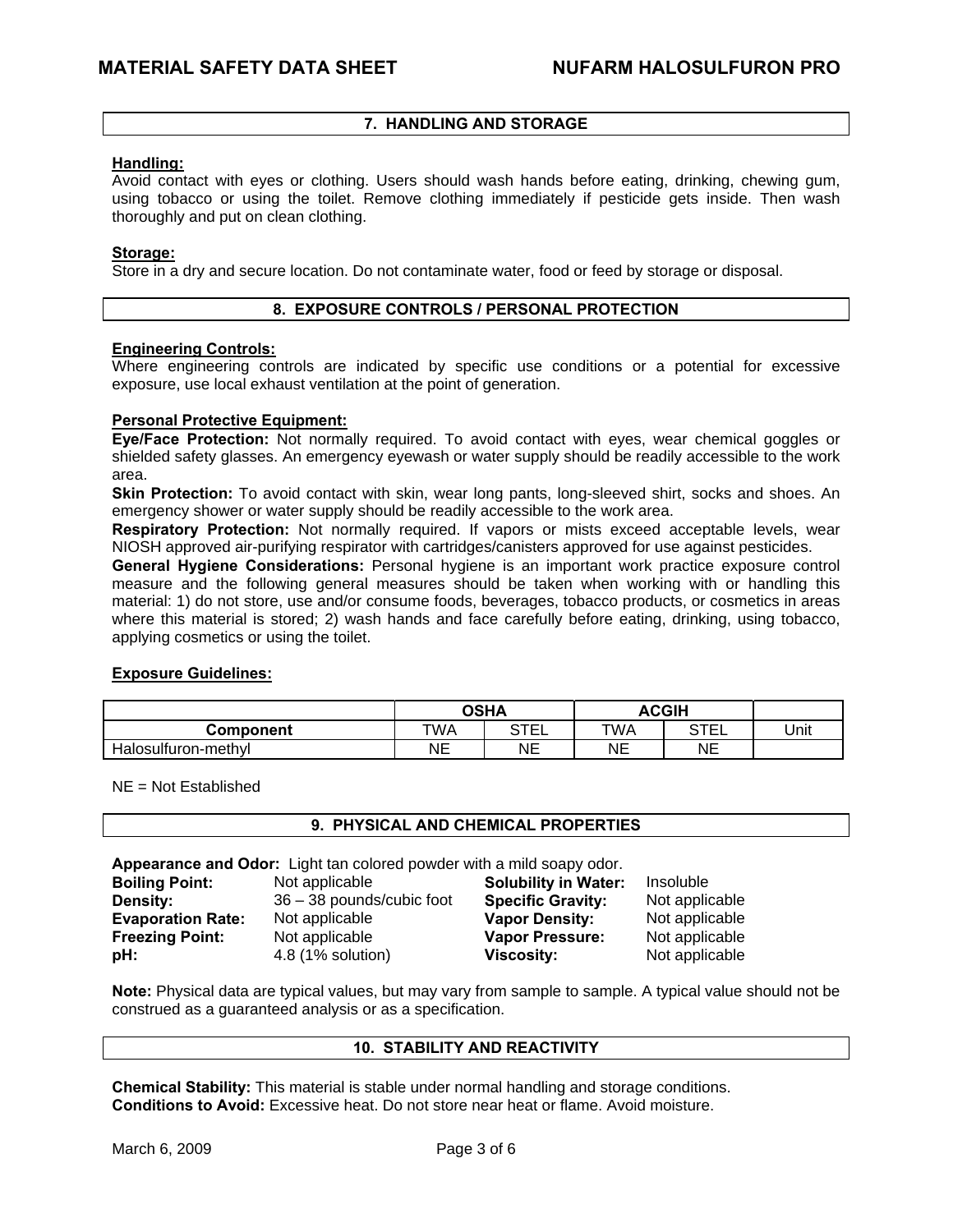**Incompatible Materials:** Reducing agents. Acids.

**Hazardous Decomposition Products:** Under fire conditions may produce gases such as oxides of carbon, nitrogen and sulfur.

**Hazardous Reactions:** Hazardous polymerization will not occur.

# **11. TOXICOLOGICAL INFORMATION**

### **Toxicological Data:**

Data from laboratory studies conducted on a similar, but not identical, formulation: **Oral:** Rat LD<sub>50</sub>: 1,287 mg/kg **Dermal:** Rat  $LD_{50}$ :  $>5,000$  mg/kg **Inhalation:** Rat 4-hr  $LC_{50}$ :  $>5.7$  mg/L **Eye Irritation:** Rabbit: Moderately irritating **Skin Irritation: Rabbit: Slightly Irritating Skin Sensitization:** Not a contact sensitizer in guinea pigs following repeated skin exposure.

**Subchronic (Target Organ) Effects:** Repeated overexposure to halosulfuron-methyl may cause effects to kidneys, liver, blood and decreased body and organ weights.

**Carcinogenicity / Chronic Health Effects:** Repeated overexposure to halosulfuron-methyl may cause effects to kidneys, liver, and blood. No carcinogenic effects were observed in animal tests with halosulfuron-methyl.

**Reproductive Toxicity:** Animal tests with halosulfuron-methyl have not demonstrated reproductive effects.

**Developmental Toxicity:** At doses that were toxic to mother animals, studies on halosulfuron-methyl resulted in increased resorptions, decreased pup weights and malformations.

**Genotoxicity:** Halosulfuron-methyl did not produce genetic changes in a variety of standard tests using animals and animal or bacterial cells.

**Assessment Carcinogenicity:** None listed with ACGIH, IARC, NTP or OSHA.

See Section 2: HAZARDS IDENTIFICATION for more information.

#### **12. ECOLOGICAL INFORMATION**

#### **Ecotoxicity:**

Data on Halosulfuron-methyl technical:

| 96-hour LC <sub>50</sub> Bluegill:      | $>118$ mg/l   |
|-----------------------------------------|---------------|
| 96-hour EC <sub>50</sub> Rainbow Trout: | $>131$ mg/l   |
| 48-hour $EC_{50}$ Daphnia:              | $>107$ mg/    |
| 5-day EC <sub>50</sub> Green Algae      | $0.0041$ mg/l |

Honey Bee Contact  $LD_{50}$ :  $>100 \mu g/bee$ Bobwhite Quail 5-day Dietary  $LC_{50}$ : >5,620 ppm Bobwhite Quail Oral  $LD_{50}$ :  $\qquad \qquad$  >2,250 mg/kg Mallard Duck 8-day Dietary  $LC_{50}$ :  $>5620$  ppm

# **Environmental Fate:**

Halosulfuron-methyl is degraded by microbes and by non-microbial hydrolysis with rapid rates at both high and low pH soils. Under anaerobic conditions, however; microbial degradation is slow and most degradation is by hydrolysis. Terrestrial and aquatic half-life ranged from 13 – 27 days.

## **13. DISPOSAL CONSIDERATIONS**

#### **Waste Disposal Method:**

Pesticides wastes are acutely hazardous. Improper disposal of excess pesticide, spray mixture or rinsate is a violation of Federal law. If these wastes cannot be disposed of by use according to label instructions, contact your State Pesticide or Environmental Control Agency or the Hazardous Waste representative at the nearest EPA Regional Office for guidance.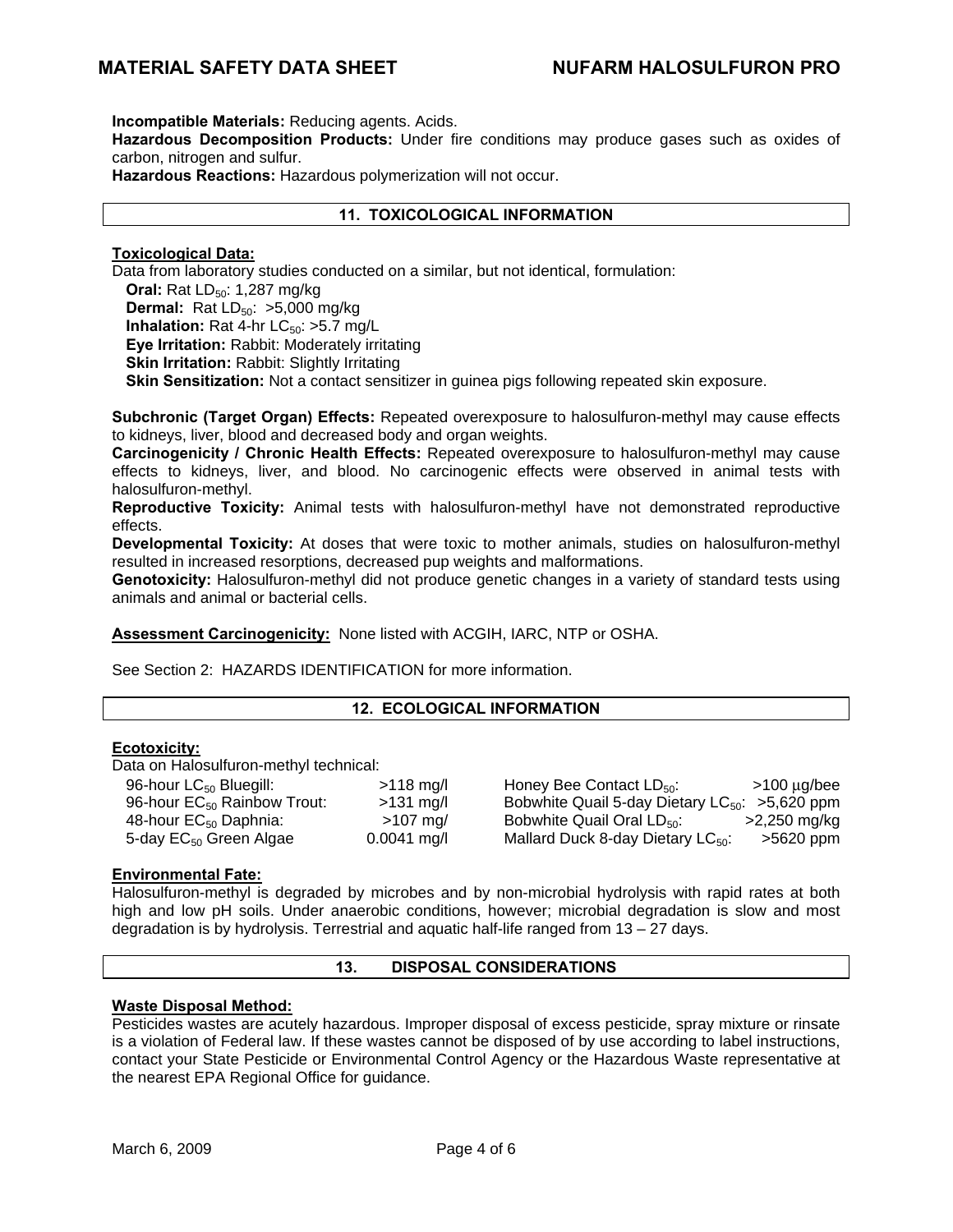# **MATERIAL SAFETY DATA SHEET NUFARM HALOSULFURON PRO**

#### **Container Handling and Disposal:**

**Nonrefillable container.** Do not reuse or refill this container. Triple rinse or pressure rinse container (or equivalent) promptly after emptying. **Triple rinse as follows:** Empty the remaining contents into application equipment or a mix tank. Fill the container 1/4 full with water. Replace and tighten closures. Tip container on its side and roll it back and forth, ensuring at least one complete revolution, for 30 seconds. Stand the container on its end and tip it back and forth several times. Turn the container over onto its other end and tip it back and forth several times. Empty the rinsate into application equipment or a mix tank or store rinsate for later use or disposal. Repeat this procedure two more times. **Pressure rinse as follows:** Empty the remaining contents into application equipment or a mix tank and continue to drain for 10 seconds after the flow begins to drip. Hold container upside down over application equipment or mix tank or collect rinsate for later use or disposal. Insert pressure rinsing nozzle in the side of the container, and rinse at about 40 psi for at least 30 seconds. Drain for 10 seconds after the flow begins to drip.

Once triple rinsed, recycle if available. Some agricultural pesticide containers can be taken to a container collection site or pick up for recycling. To find the nearest site, contact your chemical dealer or manufacturer. If recycling is not available, dispose of in a sanitary landfill or by incineration if allowed by state and local ordinances.

# **14. TRANSPORTATION INFORMATION**

Follow the precautions indicated in Section 7: HANDLING AND STORAGE of this MSDS.

# **DOT**

**< 882 pounds per completed package** 

Non Regulated

**≥ 882 pounds per completed package** 

UN 3077, ENVIORNMENTALLY HAZARDOUS SUBSTANCE, SOLID, NOS, (HALOSULFURON-METHYL), 9, III, MARINE POLLUTANT

#### **IMDG**

UN 3077, ENVIORNMENTALLY HAZARDOUS SUBSTANCE, SOLID, NOS, (HALOSULFURON-METHYL), 9, III, MARINE POLLUTANT

# **IATA**

**Non Regulated** 

#### **15. REGULATORY INFORMATION**

#### **U.S. Federal Regulations:**

**TSCA Inventory:** This product is exempted from TSCA because it is solely for FIFRA regulated use.

#### **SARA Hazard Notification/Reporting:**

**Hazard Categories Under Criteria of SARA Title III Rules (40 CFR Part 370):** Immediate and Delayed

# **Section 313 Toxic Chemical(s):**

None

**Reportable Quantity (RQ) under U.S. CERCLA:** None

**RCRA Waste Code:** None